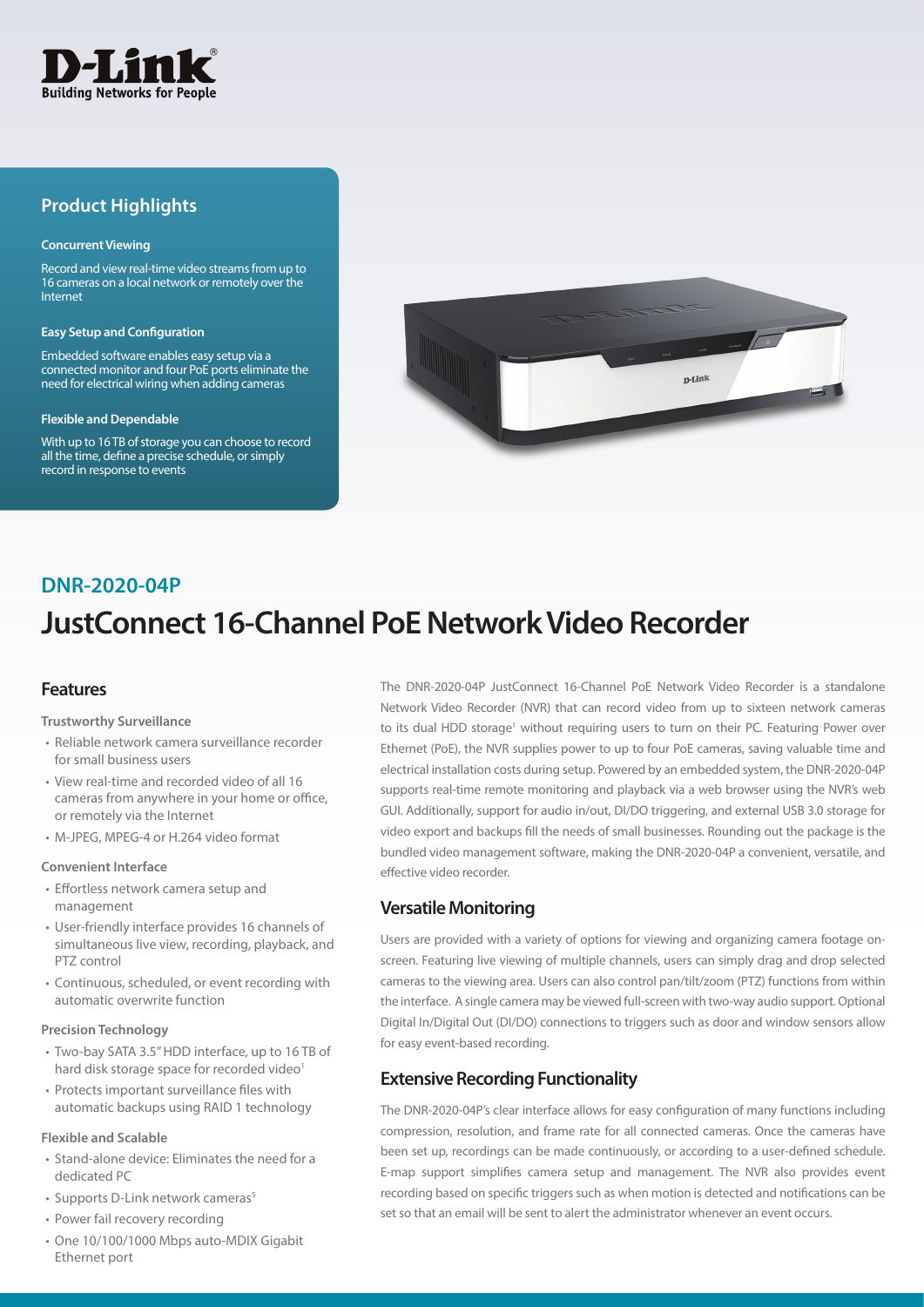

# **DNR-2020-04P JustConnect 16-Channel PoE Network Video Recorder**

# **Secure Storage**

Administrators may filter external connections to the NVR by IP address, limiting access and thus increasing security. Administrators may also manage access privileges for users by specifying the cameras they may monitor. The NVR also includes the option to protect data using a RAID 1 configuration, which duplicates recorded data onto two separate hard drives. In the event of HDD failure, data integrity is maintained on the secondary HDD. The recorded data can be backed up to external USB disks or additional storage locations such as FTP servers whenever required.

# **Bundled NVR Software**

The NVR software bundled with the DNR-2020-04P consists of four main components including an NVR Search Utility, Playback Manager, Remote Backup, and Verification Tool. The NVR Search Utility lets the administrator

easily find the DNR-2020-04P on a network. The Playback Manager includes a clean and simple web GUI that allows users to play, search, or export video. Completing the package are the Remote Backup tool and Verification Tool to help manage backups and ensure the authenticity of video recordings.

# **Smooth Streaming from Anywhere**

The DNR-2020-04P also enables users to remotely view and manage the NVR from anywhere via a web browser. The Gigabit Ethernet port provides superior bandwidth for viewing 16 camera streams simultaneously, so critical moments can be monitored and captured at all times. Additionally, using the mobile app allows administrators easy access for monitoring the DNR-2020-04P using mobile devices.



**Network Setup**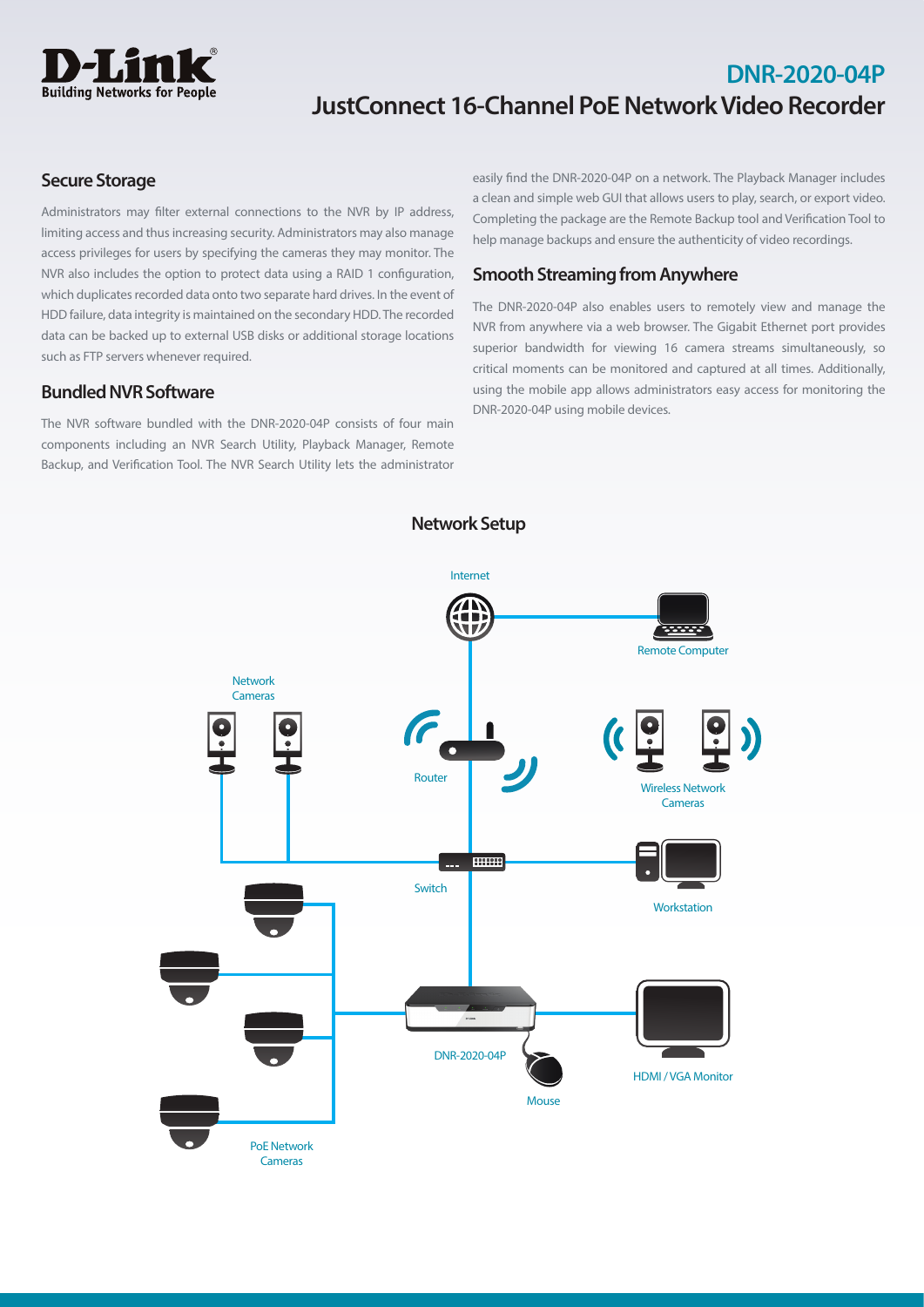

| <b>Technical Specifications</b>       |                                                                                                                                                                                 |                                                                                                                                                  |  |  |
|---------------------------------------|---------------------------------------------------------------------------------------------------------------------------------------------------------------------------------|--------------------------------------------------------------------------------------------------------------------------------------------------|--|--|
| General                               |                                                                                                                                                                                 |                                                                                                                                                  |  |  |
| <b>Standards</b>                      | · IEEE 802.3u/x/z<br>• IEEE 802.3af                                                                                                                                             | $\cdot$ SATA II/III<br>• Auto MDI/MDI-X                                                                                                          |  |  |
| HDD <sup>1</sup>                      | • Format Disk<br>• Up to 16 TB HDD <sup>2</sup>                                                                                                                                 | • EXT3 file system<br>• RAID 0 <sup>4</sup> , 1 <sup>4</sup> , JBOD                                                                              |  |  |
| <b>Two Reset Modes</b>                | • Reset firmware GUI button                                                                                                                                                     | • HW reset button (hold for 10 seconds)                                                                                                          |  |  |
| <b>Reset Button</b>                   | • Reset to factory default                                                                                                                                                      |                                                                                                                                                  |  |  |
| Flash ROM                             | $\cdot$ 128 MB                                                                                                                                                                  |                                                                                                                                                  |  |  |
| <b>RAM</b>                            | • 1024 MB DDR3                                                                                                                                                                  |                                                                                                                                                  |  |  |
| Network Interface                     | · Gigabit Ethernet port (10/100/1000 Mbps)                                                                                                                                      |                                                                                                                                                  |  |  |
| I/O Ports                             | • 1 x 10/100/1000 BaseT RJ-45 port<br>• 4 x 10/100 BaseT PoE port (802.3af)<br>• HDMI (supports 720p and 1080p resolution with 16:9<br>display ratio)<br>• D-sub for VGA output | $\cdot$ 1 x USB 3.0 port <sup>3</sup><br>$\cdot$ 1 x USB 2.0 port <sup>3</sup><br>* 3.5 mm audio input x 1, output x 1<br>$\cdot$ 4 x DI, 1 x DO |  |  |
| Cooling                               | • 1 x Smart Fan                                                                                                                                                                 |                                                                                                                                                  |  |  |
| <b>Features</b>                       |                                                                                                                                                                                 |                                                                                                                                                  |  |  |
| <b>OS</b>                             | • Linux                                                                                                                                                                         |                                                                                                                                                  |  |  |
| <b>Supported Cameras</b>              | • Please visit www.dlink.com for a list of supported<br>cameras <sup>5</sup>                                                                                                    | • Supports auto-discovery and megapixel resolution                                                                                               |  |  |
| HDMI/VGA Output                       | • Supports resolutions up to a maximum of 1920 x1080                                                                                                                            |                                                                                                                                                  |  |  |
| Live View/Playback                    | • Supports camera resolutions up to a maximum of 2560 x1920                                                                                                                     |                                                                                                                                                  |  |  |
| System Requirements for Web Interface | • Operating System: Windows 8/7 or above                                                                                                                                        | • Browser: Internet Explorer 8 or above                                                                                                          |  |  |
| Recording Performance                 | • Max recording bitrate: 80 Mbit/s<br>· Primary video profile:<br>• H.264 at 1080p at 480 fps                                                                                   | · Secondary video profile:<br>• H.264 at VGA at 240 fps                                                                                          |  |  |
| Camera Search                         | • UPnP                                                                                                                                                                          | • ONVIF                                                                                                                                          |  |  |
| Audio and Video Recording             | · Synchronized audio & video recording                                                                                                                                          |                                                                                                                                                  |  |  |
| <b>Compression Format</b>             | • H.264, MPEG-4, M-JPEG                                                                                                                                                         |                                                                                                                                                  |  |  |
| Audio Compression Format              | $\cdot$ G.711, G.726                                                                                                                                                            |                                                                                                                                                  |  |  |
| Video Setting                         | • Resolution<br>• Quality<br>• Bitrate                                                                                                                                          | • Frame rate<br>· Enable audio<br>• Video profile selection                                                                                      |  |  |
| Recording Mode                        | • Record by schedule, manual, always, and event-based<br>recording                                                                                                              | • Motion-triggered recording                                                                                                                     |  |  |
| Alarm Recording                       | · Pre-alarm: 60 seconds per channel                                                                                                                                             | · Post-alarm: 300 seconds per channel                                                                                                            |  |  |
| Remote Live View                      | • Supported via browser and NVR CMS software                                                                                                                                    |                                                                                                                                                  |  |  |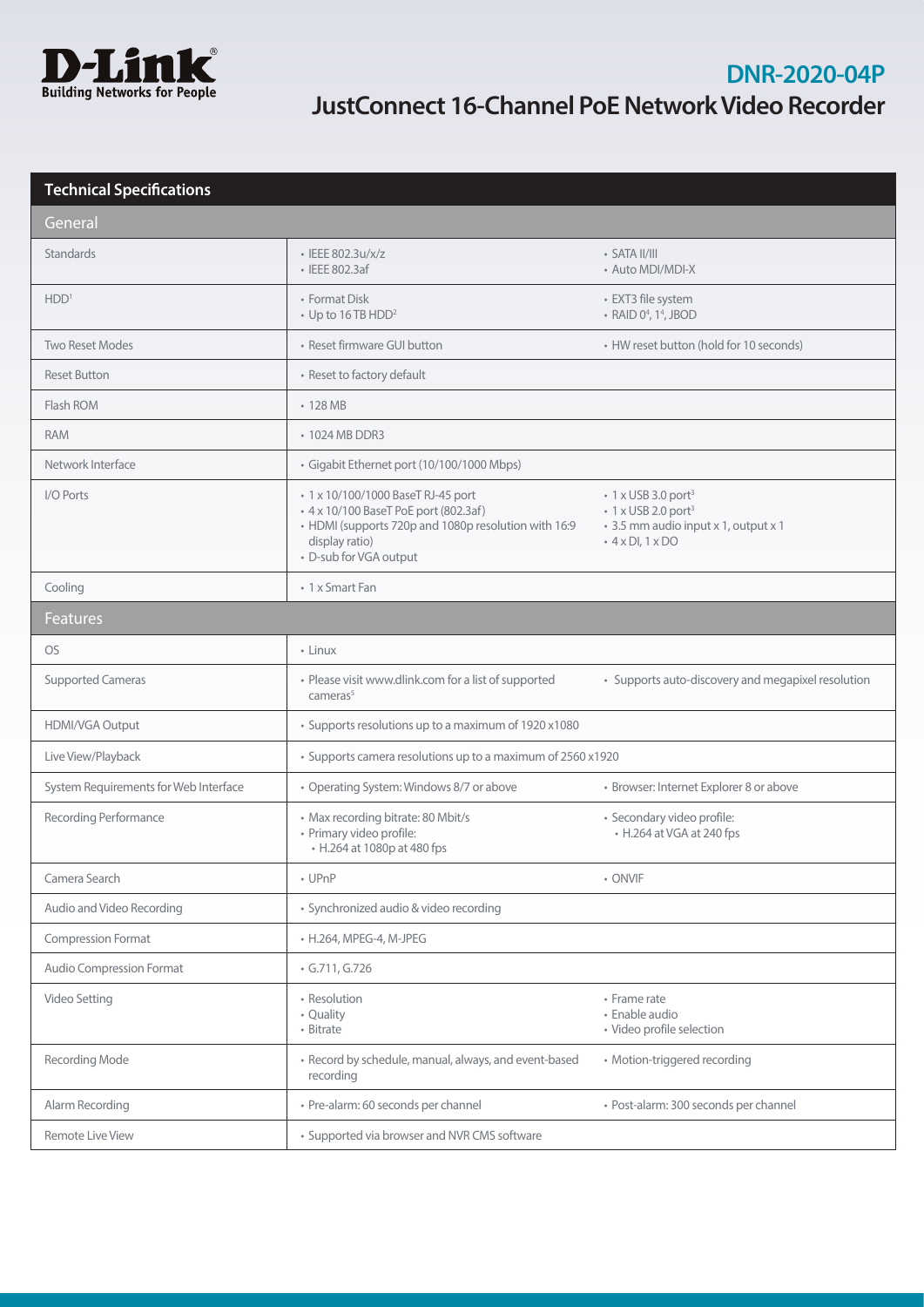

# **DNR-2020-04P JustConnect 16-Channel PoE Network Video Recorder**

| Remote Live View Control  | • Live view<br>• Preset/Go to Preset<br>• Patrol/Auto Patrol<br>• Focus<br>• PTZ control<br>· Snapshot<br>• Full screen                                                                         | • Auto scan<br>· Digital zoom (Zoom in & Zoom out)<br>• Manual Record<br>• Audio Enable<br>· Adjust audio volume<br>· Video layout<br>• e-map |
|---------------------------|-------------------------------------------------------------------------------------------------------------------------------------------------------------------------------------------------|-----------------------------------------------------------------------------------------------------------------------------------------------|
| Remote Playback Control   | • Normal<br>• Fast forward/rewind                                                                                                                                                               | • Step forward/rewind                                                                                                                         |
| Remote Playback           | • Supported via browser and Remote Playback<br>application<br>• Playback system with timeline GUI, search by event,<br>area, cameras, date, and time                                            | · Browser or Remote Playback support 16-channel<br>simultaneous playback<br>· Digital zoom                                                    |
| Overwrite Recording       | • Auto recycling when disk storage is full                                                                                                                                                      |                                                                                                                                               |
| File Export               | • Local: Export videos to AVI file<br>· Remote: Export videos to AVI file                                                                                                                       | • Export images to JPG file                                                                                                                   |
| Digital Watermark Tool    | • Prevents recorded video files/snapshots from being<br>tampered with                                                                                                                           | • Acts as a tool for verification                                                                                                             |
| User Account              | · Additional accounts can be created to allow users system access and specify authorization for camera channels, PTZ,<br>etc.                                                                   |                                                                                                                                               |
| <b>DDNS</b>               | • D-Link DDNS and DynDns server support                                                                                                                                                         | • Manual DDNS                                                                                                                                 |
| System Time               | • D-Link NTP<br>• Input time                                                                                                                                                                    | • Sync with computer<br>• Daylight Saving Time)                                                                                               |
| Auto Backup               | • Backup recorded data to USB/SAMBA/FTP via a schedule                                                                                                                                          |                                                                                                                                               |
| Remote Backup             | • Remote backup software can backup raw data to redundant storage                                                                                                                               |                                                                                                                                               |
| <b>System Status</b>      | • Camera status<br>• HDD status                                                                                                                                                                 | • System status                                                                                                                               |
| Network Service Protocols | · IPV4, ARP, TCP, UDP, ICMP<br>• DHCP Server/Client<br>• NTP Client<br>• DNS Client<br>• DDNS Client<br>• SMTP Client<br>• FTP Client<br>• HTTP Server<br>$\cdot$ RTP<br>$\cdot$ RTCP<br>• RTSP | • IP filtering<br>• UPnP<br>$\cdot$ CoS<br>• QoS/DSCP<br>• HTTPS<br>• Samba<br>• Bonjour<br>$\cdot$ SNMP v1/v2c/v3<br>• PPPoE<br>$\cdot$ DDP  |
| User Interface            | • HTTP Web browser<br>• NVR Search Utility<br>· Remote Playback/Backup                                                                                                                          | • Verification tool<br>• Mobile app<br>· GUI via HDMI/VGA                                                                                     |
| Package Contents          | · JustConnect 16-Channel PoE Network Video Recorder<br>• Power Adapter<br>• Ethernet Cable<br>• Ouick Installation Guide                                                                        | • CD-ROM with:<br>· Software<br>• Product Documentation                                                                                       |
| Physical                  |                                                                                                                                                                                                 |                                                                                                                                               |
| Weight                    | • 2.1 kg (4.63 lbs)                                                                                                                                                                             |                                                                                                                                               |
| Power Input               | • Input: 100 to 240 V AC, 50 to 60 Hz                                                                                                                                                           | • Output: DC 48 V/1.85 A                                                                                                                      |